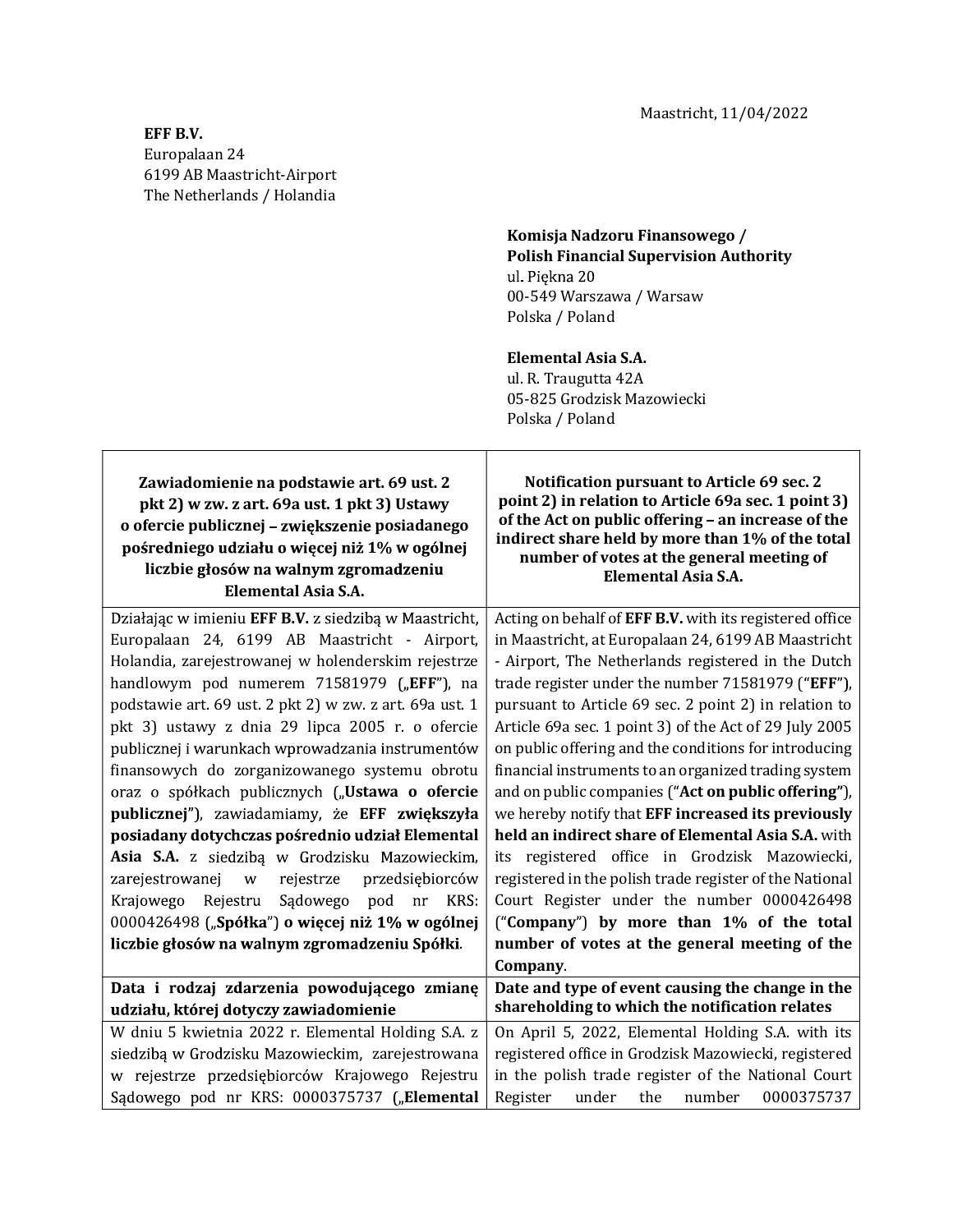| Holding S.A."), będąca spółką pośrednio zależną od                                                   | ("Elemental Holding S.A."), being an indirect        |
|------------------------------------------------------------------------------------------------------|------------------------------------------------------|
| EFF poprzez Elemental Holding S.à r.l. (poprzednia                                                   | subsidiary of EFF through Elemental Holding S.à r.l. |
| nazwa: CP Properties S.à r.l.) z siedzibą w                                                          | (former name: CP Properties S.à r.l.) with its       |
| Luksemburgu, rue Eugène Ruppert 20, L-2453                                                           | registered office in Luxembourg, rue Eugène          |
| Luksemburg, Wielkie Księstwo Luksemburga,                                                            | Ruppert 20, L-2453 Luxembourg, Grand Duchy of        |
| luksemburskim<br>zarejestrowaną w<br>rejestrze                                                       | Luxembourg registered in the Luxembourg Registre     |
| handlowym i spółek pod numerem B252310                                                               | de Commerce et des Societes under the number         |
| ("Elemental Holding S.à r.l."), nabyła 145.000 (sto                                                  | B252310 ("Elemental Holding S.à r.l."), acquired     |
| czterdzieści pięć tysięcy) akcji Spółki w drodze                                                     | 145,000 (one hundred forty-five thousand) shares of  |
| transakcji zawartej w alternatywnym systemie obrotu                                                  | the Company through a transaction concluded in the   |
| prowadzonym przez GPW S.A. w Warszawie (rynek                                                        | alternative trading system operated by the Warsaw    |
| NewConnect).                                                                                         | Stock Exchange S.A. (NewConnect market).             |
| Liczba akcji posiadanych przed zmianą udziału i                                                      | The number of shares held before the change in       |
| ich procentowy udział w kapitale zakładowym                                                          | shareholding and the percentage share in the         |
| spółki oraz liczba głosów z tych akcji i ich                                                         | share capital of the company as well as the          |
| procentowy udział w ogólnej liczbie głosów                                                           | number of votes from such shares and their           |
|                                                                                                      | percentage share in the total number of votes        |
| Przed zdarzeniem powodującym zmianę udziału                                                          | Before the event causing the change of share EFF     |
| EFF bezpośrednio posiadała 1.219.716 akcji Spółki,                                                   | directly held 1,219,716 shares of the Company,       |
| stanowiących w przybliżeniu 20,32% kapitału                                                          | representing approximately 20.32% of the             |
| zakładowego Spółki, uprawniających do 1.219.716                                                      | Company's share capital, giving 1,219,716 votes at   |
| głosów<br>walnym<br>na<br>zgromadzeniu<br>Spółki,                                                    | the general meeting of the Company, representing     |
| odpowiadających w przybliżeniu 20,32% ogólnej                                                        | approximately 20.32% of the total number of votes    |
| liczby głosów na walnym zgromadzeniu Spółki, a                                                       | at the general meeting of the Company, and           |
| pośrednio posiadała 4.036.101 akcji<br>Spółki,                                                       | indirectly held 4,036,101 shares of the Company,     |
| stanowiących w przybliżeniu 67,23%<br>kapitału                                                       | representing approximately 67.23% of the             |
| zakładowego Spółki, uprawniających do 4.036.101                                                      | Company's share capital, giving 4,036,101 votes at   |
| walnym<br>głosów<br>na<br>zgromadzeniu<br>Spółki,                                                    | the general meeting of the Company, representing     |
| odpowiadających w przybliżeniu 67,23% ogólnej                                                        | approximately 67.23% of the total number of votes    |
| liczby głosów na walnym zgromadzeniu Spółki.                                                         | at the general meeting of the Company.               |
|                                                                                                      |                                                      |
| <b>Łącznie, bezpośrednio i pośrednio EFF</b> posiadała   In total, directly and indirectly, EFF held |                                                      |
| 5.255.817 akcji Spółki, stanowiących w przybliżeniu 5,255,817 shares of the Company, representing    |                                                      |
| 87,55% kapitału zakładowego Spółki, uprawniających                                                   | approximately 87.55% of the Company's share          |
| do 5.255.817 głosów na walnym zgromadzeniu                                                           | capital, giving 5,255,817 votes at the general       |
| Spółki, odpowiadających w przybliżeniu 87,55%                                                        | meeting<br>of<br>the<br>Company,<br>representing     |
| ogólnej liczby głosów na walnym zgromadzeniu                                                         | approximately 87.55% of the total number of votes    |
| Spółki.                                                                                              | at the general meeting of the Company.               |
| Liczba<br>aktualnie posiadanych akcji i ich                                                          | The number of shares currently held and their        |
| procentowy udział w kapitale zakładowym spółki                                                       | percentage share in the share capital of the         |
| oraz liczba głosów tych akcji i ich procentowy                                                       | company as well as the number of votes from          |
|                                                                                                      | such shares and their percentage share in the        |
| udział w ogólnej liczbie głosów                                                                      |                                                      |
|                                                                                                      | total number of votes                                |
| Aktualnie, EFF posiada bezpośrednio 1.219.716                                                        | Currently, EFF holds directly 1,219,716 shares of    |
| akcji Spółki, stanowiących w przybliżeniu 20,32%                                                     | the Company, representing approximately 20.32%       |
| kapitału zakładowego Spółki, uprawniających do                                                       | of the Company's share capital, giving 1,219,716     |
| 1.219.716 głosów na walnym zgromadzeniu Spółki,                                                      | votes at the general meeting of the Company,         |